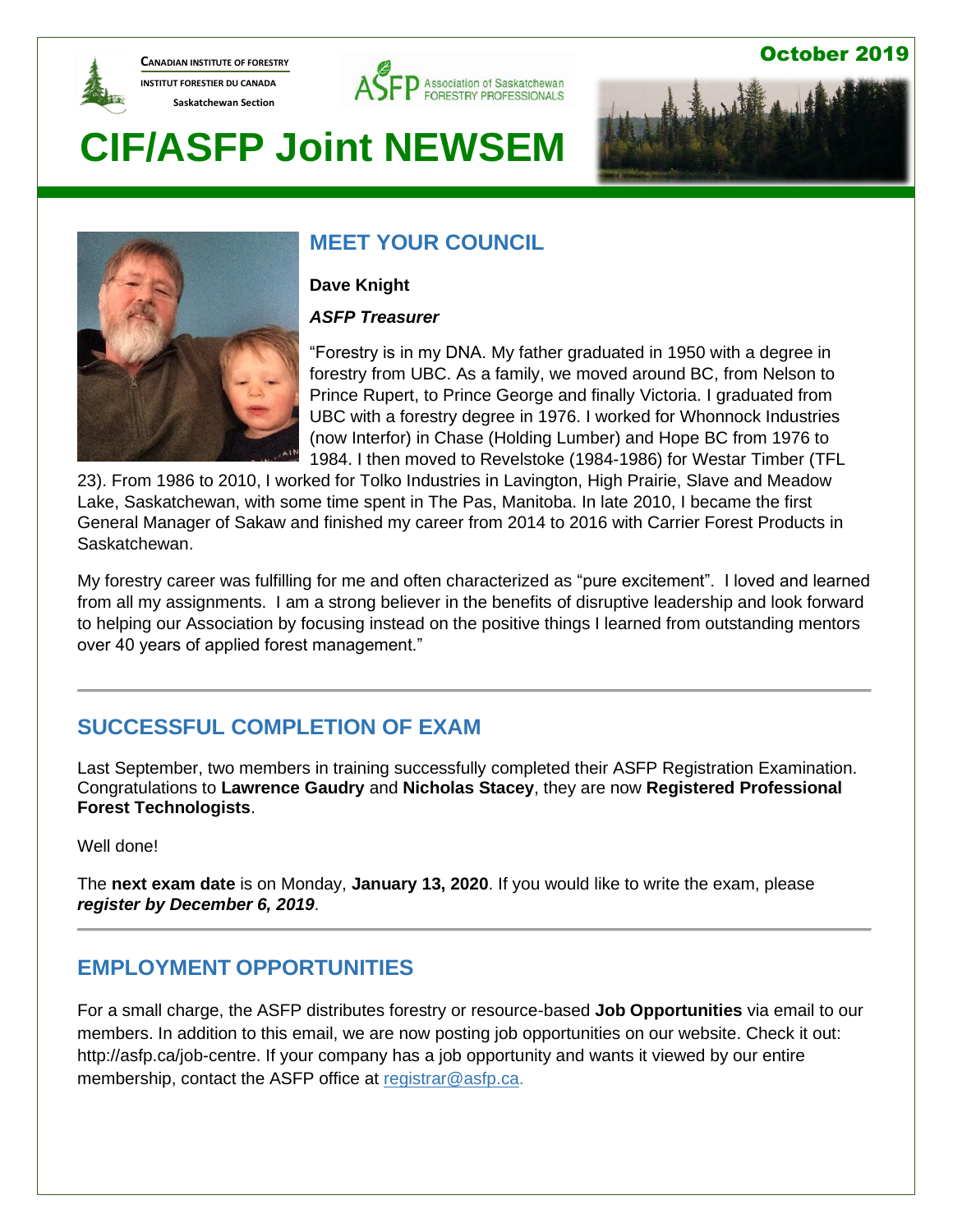# **CIF/ASFP Joint NEWSEM**

## **NATIONAL FOREST WEEK IN REVIEW – BY CIF SASKATCHEWAN**

- On Tuesday, John Daisley of the Saskatchewan Forest History Society gave a very interesting presentation where he talked about the Great Fire of 1919. What a great way to kick off National Forest Week!
- Immediately following John's presentation, Kachur's Golf Course hosted the Vic Begrand Memorial Golf Tournament. About 20 golfers braved the chilly late afternoon. The Steak Dinner Fundraiser, including a silent auction was a great way to end the day. **A total of \$909 was raised for the Vic Begrand Memorial scholarship and to start a new Andrea Atkinson Memorial scholarship. Thank you to everyone who contributed!**
- Wednesday included Axe Throwing and the CIF Pub Nite at the Coronet Hotel.

First picture is Mark Doyle, second is Dean Mamer and third picture is Abby Vandenameele and Nadine Penney.



- Thursday, we held a BBQ at Memorial Square (City Hall) in Prince Albert to raise money for the Log a Load Foundation on behalf of the Jim Pattison Children's Hospital. **We raised a total of \$682 at the BBQ.** Thank you to everyone who bought a burger and thanks to the volunteers who flipped burgers, moved tables and chairs, handed out burgers and helped clean up after the event. You guys are awesome!
- There were a group of forestry and logging companies that really dug deep this year to help the Log a Load fundraiser. **A total of \$5,000 was raised through donations from the following companies: Tolko, Mistik, Brander Brothers, A.C. Forestry, Almar Limbing, Freedom Logging, P&E Logging, Skylight Trucking, Waterhen Forestry Products and KG Logging. Thank you very much for the generous donations this year.**
- And Friday wrapped up with a self-guided tour of the Kristi Lake Trail just north of Prince Albert.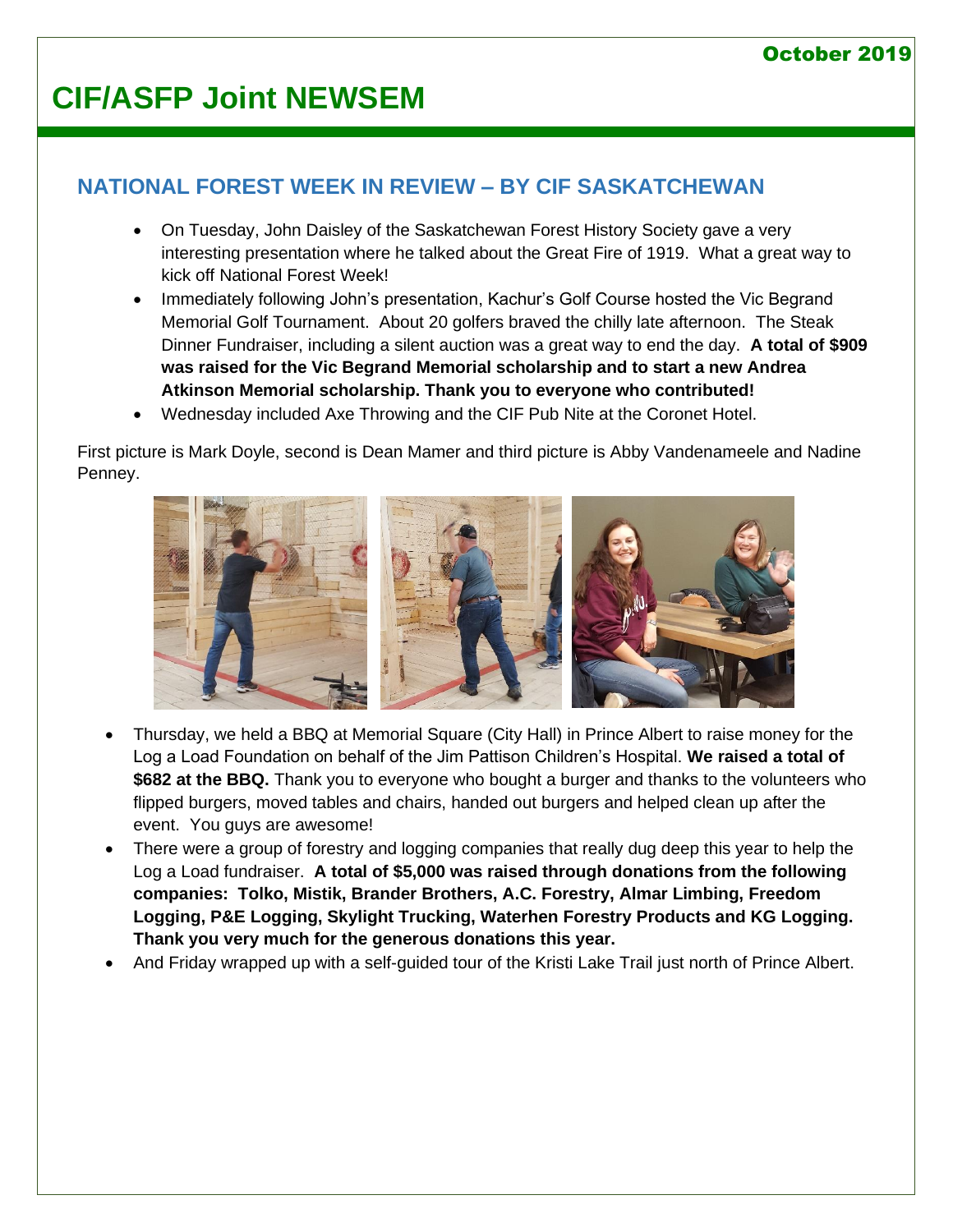# **CIF/ASFP Joint NEWSEM**

CONTINUING EDUCATION, WORKSHOPS, PRESENTATIONS, EVENTS

B **CIF E-Lectures** – Featured Webinar

# **IEA Bioenergy**

# **WEBINAR SERIES**

### **Future Prospects for Wood Pellet Markets**

### **November 13, 2019**

4:00 pm - 5:00 pm Central European Time 10:00 am - 11:00 am North American Eastern Standard Time<br>3:00 pm - 4:00 pm Greenwich Mean Time















### **Presentation Summary**

Wood pellets are well-established in residential heat and large-scale industrial (power) markets, and existing supply<br>can deliver wood pellets at reasonable prices. Yet, given the competition with other renewables (solar,

The report showed that:

- 
- further technology development can reduce wood pellet costs along (international) supply chains significantly, and<br>• can broaden the feedstock base to low-cost material (e.g. bagasse, wood wastes), while<br>• torrefaction c

In case studies, future options for pellets were explored (high-temperature industrial heat, steelmaking, BECCS/U), and<br>it was shown that potential exists there, allowing to help achieving the Paris Agreements and the SDGs

The IEA Bioenergy Technology Collaboration Programme (IEA Bioenergy TCP) is organised under the auspices of the<br>International Energy Agency (IEA) but is functionally and legally autonomous. Views, findings and publications countries

Connect to the webinar at: http://cif-ifc.adobeconnect.com/electures/



Unable to attend the live lecture? Lectures will be recorded and archived for later viewing at https://www.ieabioenergy.com/iea-publications/webinars/



All electronic lectures are free<br>To register: **https://www.cif-ifc.org/e-lectures/**<br>For technical issues: **electures@cif-ifc.org**<br>Tel: (705) 744-1715 ext. 585

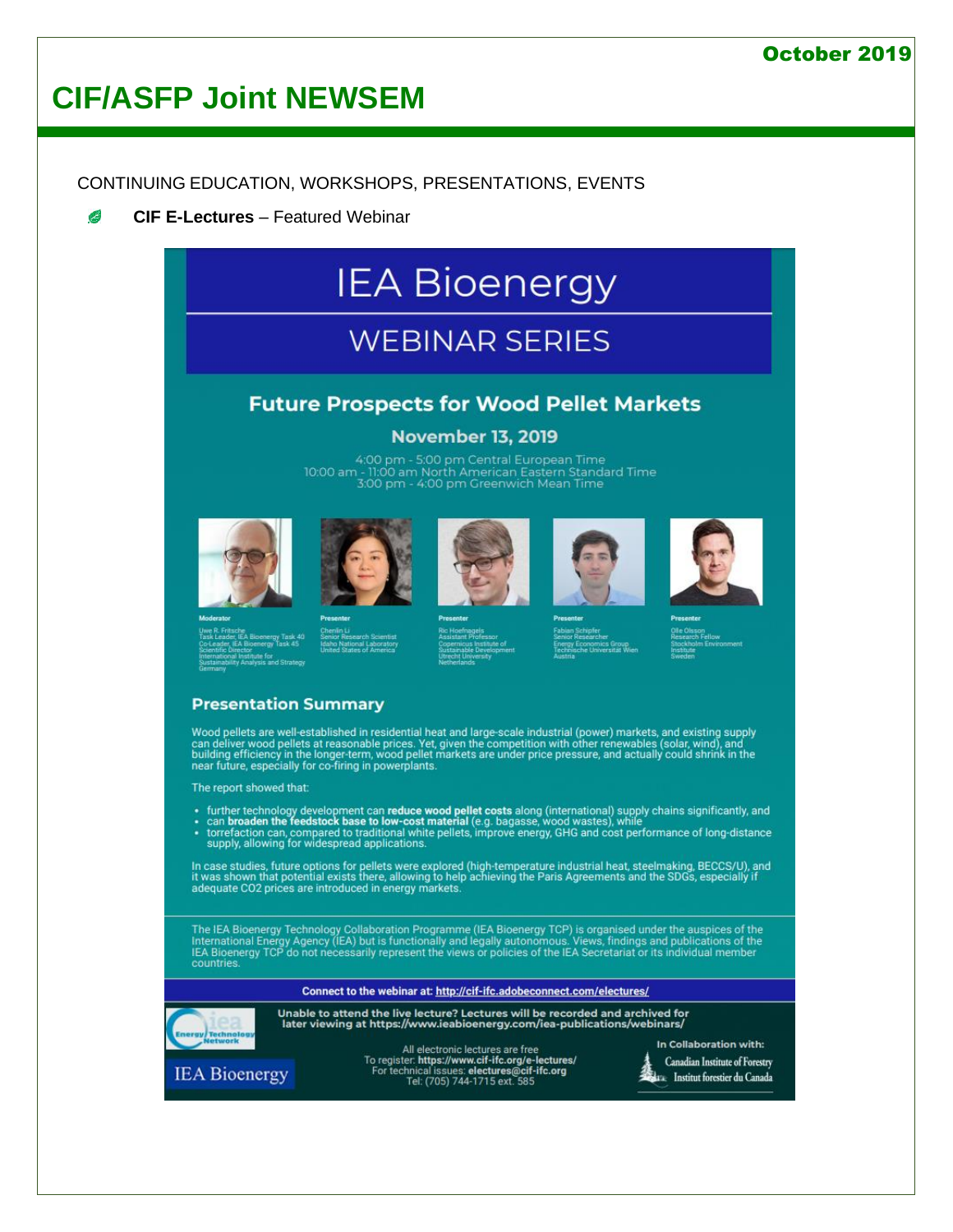# **CIF/ASFP Joint NEWSEM**

Click the poster or got to the link below for more details on the event <https://www.cif-ifc.org/events/iea-bioenergy-webinar-series-wood-pellet-market/>

Want to know what's scheduled in the next few weeks? Missed a Lecture? Just visit<https://www.cif-ifc.org/e-lectures/>

*Please note that previous CIF e-lectures are only available to CIF members.*

#### **University of Victoria - Professional Specialization Certificate in Ecological Restoration** B

This four course professional certificate provides advanced training for those working in landscape architecture, landscape design and management, forestry, agrology, biology, mining, ecological restoration, and environmental practice.

The ER program is offered **online** so you can meet your annual professional development requirements on your own schedule. Sign up for one course or the entire certificate!

[http://continuingstudies.uvic.ca/science-and-ecological-restoration/programs/ecological-restoration](http://continuingstudies.uvic.ca/science-and-ecological-restoration/programs/ecological-restoration-professional-specialization-certificate)[professional-specialization-certificate](http://continuingstudies.uvic.ca/science-and-ecological-restoration/programs/ecological-restoration-professional-specialization-certificate)

#### **Upcoming ER Program courses:**

**ER 502: Ecosystem Design through Propagation of Native Plants**

**Dates: January 4 to April 10, 2020; tuition \$750; online delivery**

To register for a course or apply for the program, use the online application form which can be found at: [http://continuingstudies.uvic.ca/science-and-ecological-restoration/programs/ecological-restoration](http://continuingstudies.uvic.ca/science-and-ecological-restoration/programs/ecological-restoration-professional-specialization-certificate)[professional-specialization-certificate](http://continuingstudies.uvic.ca/science-and-ecological-restoration/programs/ecological-restoration-professional-specialization-certificate)

**Or, contact the program office at [ecorestoration@uvic.ca](mailto:ecorestoration@uvic.ca) or 250-721-8458.**

**You might also be interested in other programs:**

### **RESTORATION OF NATURAL SYSTEMS CERTIFICATE (Diploma option also available)**

This dynamic, interdisciplinary non-credit program provides comprehensive knowledge and skills to those interested in the rapidly emerging field of ecological restoration. By the end of this program you will be able to design and evaluate restoration projects in a broad range of subject areas, interpret technical reports, apply research methodologies, use current mapping and sampling technologies, identify and understand decisions and policies governing restoration work. **To find out more about programs and courses contact the program office at [ecorestoration@uvic.ca](mailto:ecorestoration@uvic.ca) or visit the webpages:** 

**<https://continuingstudies.uvic.ca/science-and-ecological-restoration/programs/ecological-restoration>**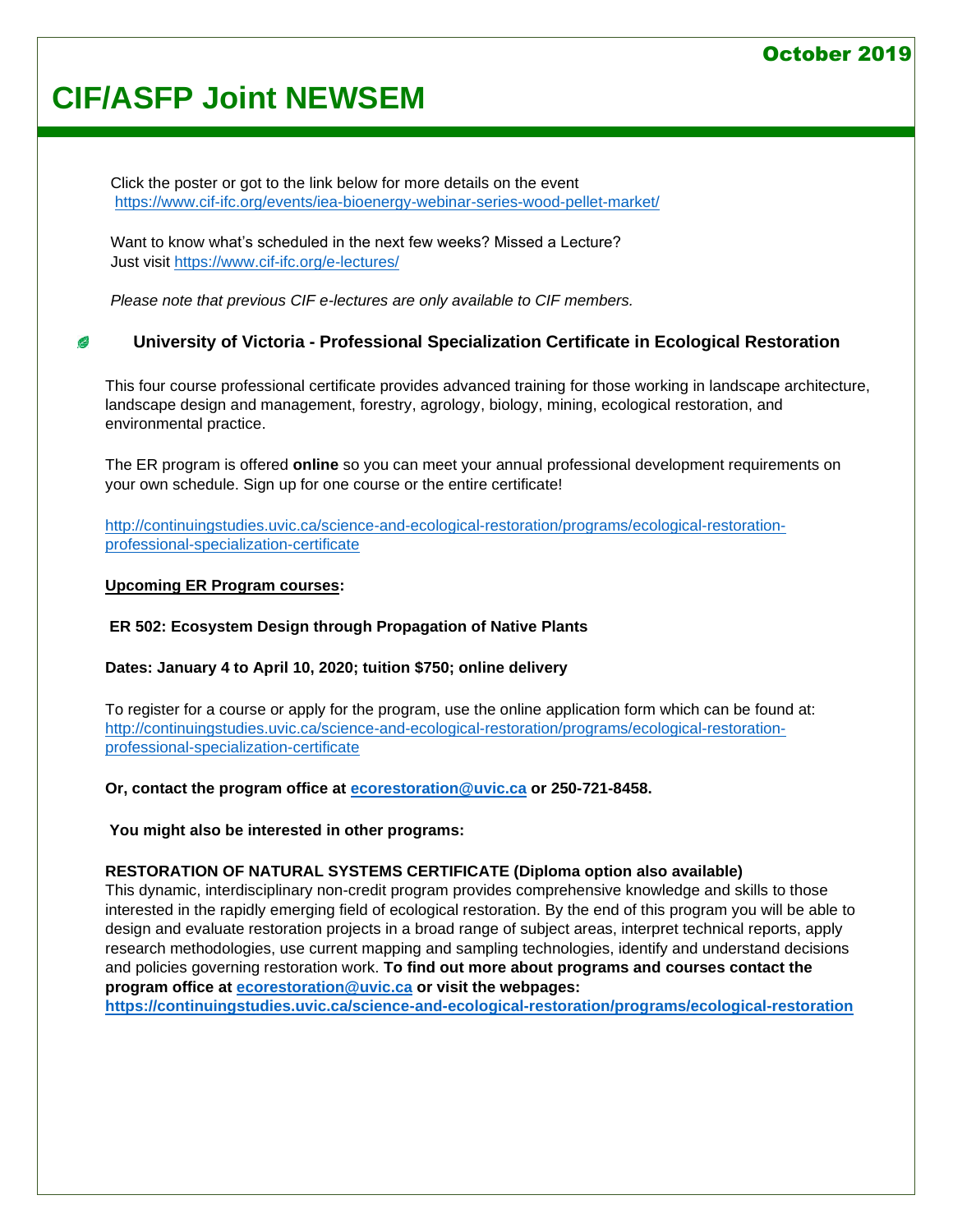# **CIF/ASFP Joint NEWSEM**

### **Event North America's largest forestry event comes to the nation's capital!**

#### **Less than one year out, preparations well underway for DEMO International® 2020**

Less than one year remains until DEMO International® takes over the Ottawa/Gatineau area, September 24 to 26, 2020. A world-class event for the forestry industry, this edition will be hosted by SBC Cedar (SBC) on one of their forest properties in Venosta, Quebec.

Occurring only every four years in different regions across the country, 2020 will mark the 14th edition of DEMO® International. Over the course of its 50-year history, DEMO® International has evolved into one of North America's largest and unique outdoor equipment shows. The "all live and in action, in-woods" event will attract thousands of leaders in the equipment manufacturing sector featuring the latest technologies in forestry equipment, products and services covering all aspects of woodlands operations, including fully mechanized to small-scale forestry operations.

"Hosting DEMO in the Ottawa Gatineau region with its rich forest heritage is a perfect venue to showcase the forestry sector and sustainable forest practices and technologies," says **Peter Robichaud of the Canadian Woodlands Forum**. "With planning well underway, the response from the forest industry, levels of government and the private woodlot sector has been extremely positive; the excitement and buzz are starting to build."

"Our multiple site selection visits have gone exceptionally well; our list of exhibitors is growing and over 70 per cent of available active space has been booked," says **Mark Cusack, National Show Manager with Master Promotions Ltd.** "A new addition for this upcoming edition is the small-scale forestry feature, which will bring in an even wider range of exhibitors and visitors than ever before."



*Exhibitors and show organizers at a site selection meeting in early October.*

As part of DEMO International®, there will also be a pre-show conference—"Digital Transformation in Forest Operations: A leap forward in driving business growth & competitiveness", being held September 22-23 at the Delta Ottawa City Center, Ottawa, Ontario. Visitors can stay tuned for registration updates for both the conference and the in-forest trade show in the months ahead.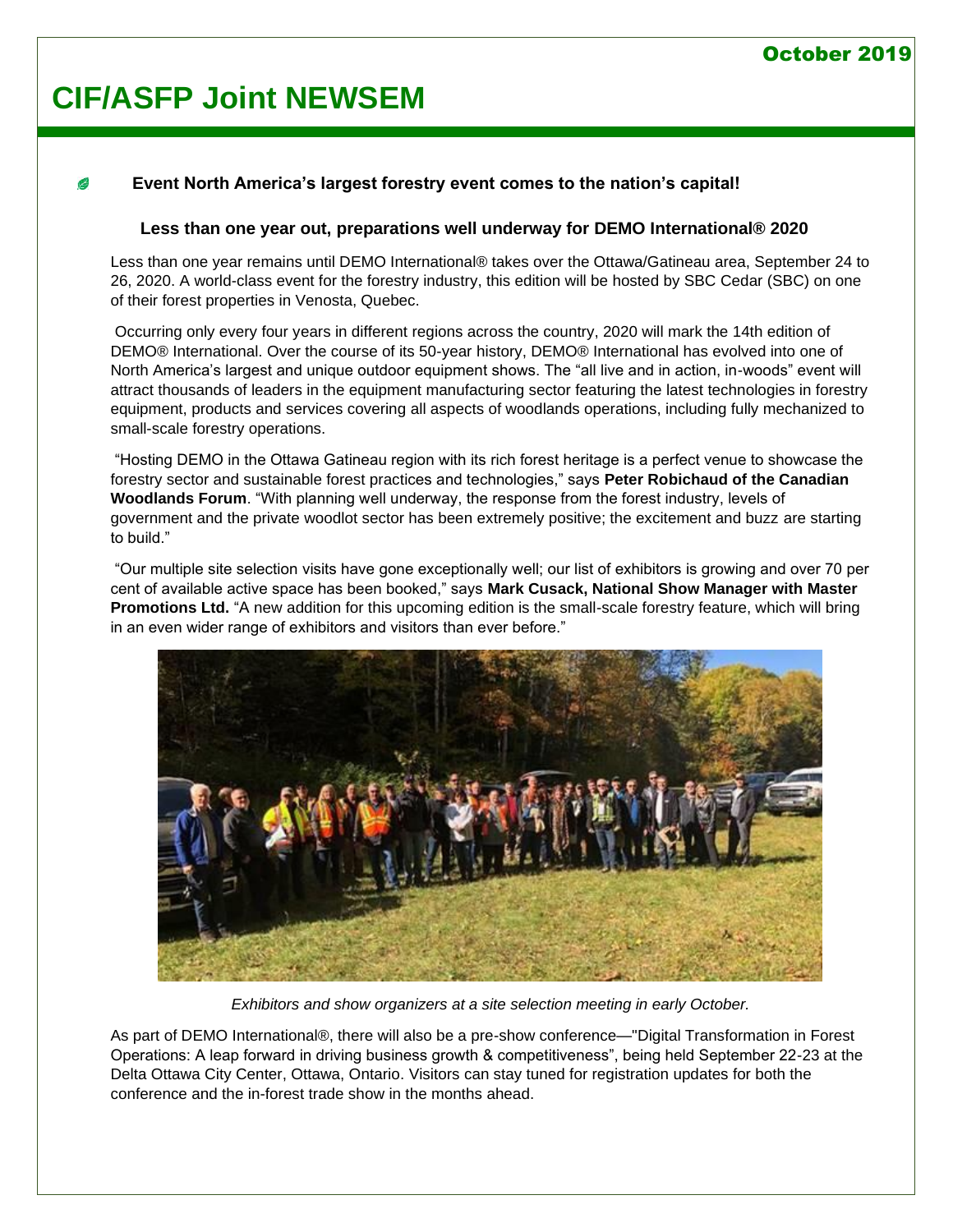# **CIF/ASFP Joint NEWSEM**

For exhibitors who wish to become a part of this exciting event, visit [www.demointernational.com/exhibit](http://www.demointernational.com/exhibit) or contact Mark Cusack, National Show Manager, via the contact info below.

**Mark Cusack** National Show Manager Master Promotions Ltd. (506) 333-1064 [mcusack@mpltd.ca](mailto:mcusack@mpltd.ca)

**[www.DEMOInternational.com](http://www.demointernational.com/)**



### **Forest Management and Wetland Stewardship Initiative Renewal Announcement**

The Forest Management and Wetland Stewardship Initiative (FMWSI) is being renewed for another three years (more information about FMWSI can be found below).

#### <https://boreal.ducks.ca/about-us/collaborate/forest-management-wetland-stewardship-initiative-fmwsi/>

They announced the renewal of the Initiative, and celebrating our past accomplishments, on September 23. FMWSI members were together at the Ducks Unlimited Offices in Edmonton to celebrate the renewal There will be messages sent out through their social media accounts (e.g., @DUCBoreal and @ducanada). The News Release can also be found online on their website:

<http://boreal.ducks.ca/forest-management-wetland-stewardship-initiative-extends-partnership-to-2022/>

If you have any questions, feel free to contact:

Bev Gingras Head, Boreal Conservation Programs Ducks Unlimited Canada 17504 111 Avenue NW Edmonton, AB T5S 0A2 Email: b\_gingras@ducks.ca Direct Line: (780) 930-1245 Office: (780) 489-2002 Fax: (780) 489-1856 Cell: (780) 232-9512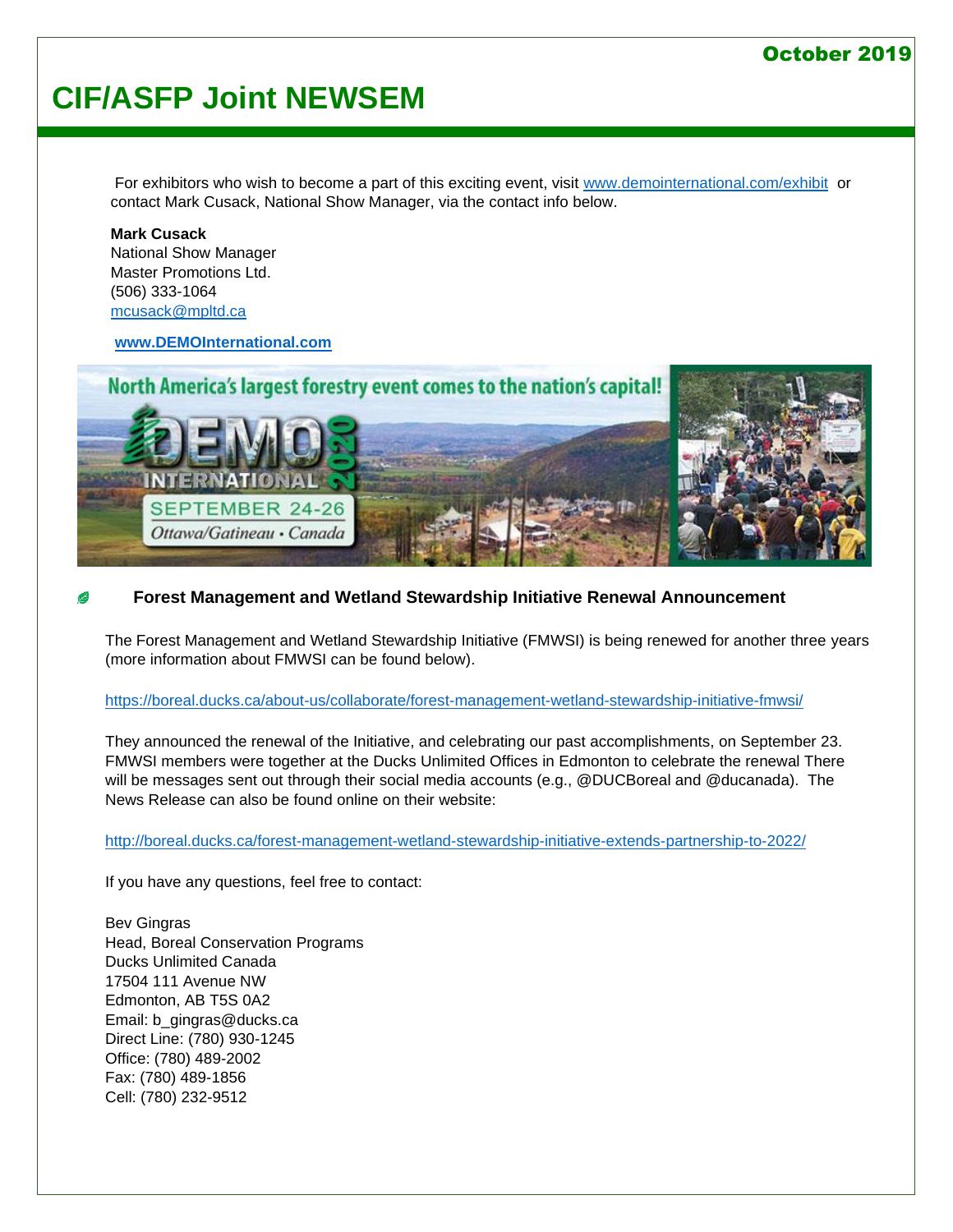# **CIF/ASFP Joint NEWSEM**

### **2019 Wood Solutions Conference in BC**

**The Wood Solutions Conference** is dedicated to design and construction with wood products and building systems, including mass timber. This one-day educational event will showcase wood uses in commercial, institutional, industrial and multi-unit residential construction through specifically designed seminar streams, featuring new and current topics and an interactive trade show. A keynote lunchtime speaker and an evening networking reception provide exciting networking opportunities with industry leaders and peers.

### **Insights into wood - and ideas for you!**

The Wood Solutions Conference is tailored for architects, engineers, builders, contractors, building officials, technologists, firemen/women, planners and developers. More than 800 design and building professionals will come together to listen and learn; connect and collaborate. **This is a conference you won't want to miss!** 

#### **Date:** Tuesday, November 5, 2019 (one-day)

**Time:** 7:00am Registration I 7:45am - 3:45pm Exhibit Hall Open I 8:00am - 4:45pm Seminars In Session I 5:00pm - 7:00pm Evening Reception

**Location:** Vancouver Convention Centre EAST, 999 Canada Place *\*note new location\**

**Cost:** \$60. Early Bird; \$75. Regular + Ticket Add-On: Evening Reception \$20.

*\*admission tickets include snacks and a hot sit-down lunch; reception tickets include hors d'oeuvres and one-beverage ticket\**

### **Why should you attend? New program. New information and inspiration!**

- Learn about the newest innovations and trends in architectural and structural wood design, wood construction and building science, including topics such as BC's updated Building Code, passive design, transformative building technologies, sustainability, fire and prefabrication
- Connect and collaborate with other industry professionals and international experts
- Visit the trade show/exhibit floor and meet face-to-face with knowledgeable industry suppliers
- Join us for an evening networking event
- Hear thought-leaders and innovators as speakers
- Earn professional development education credits